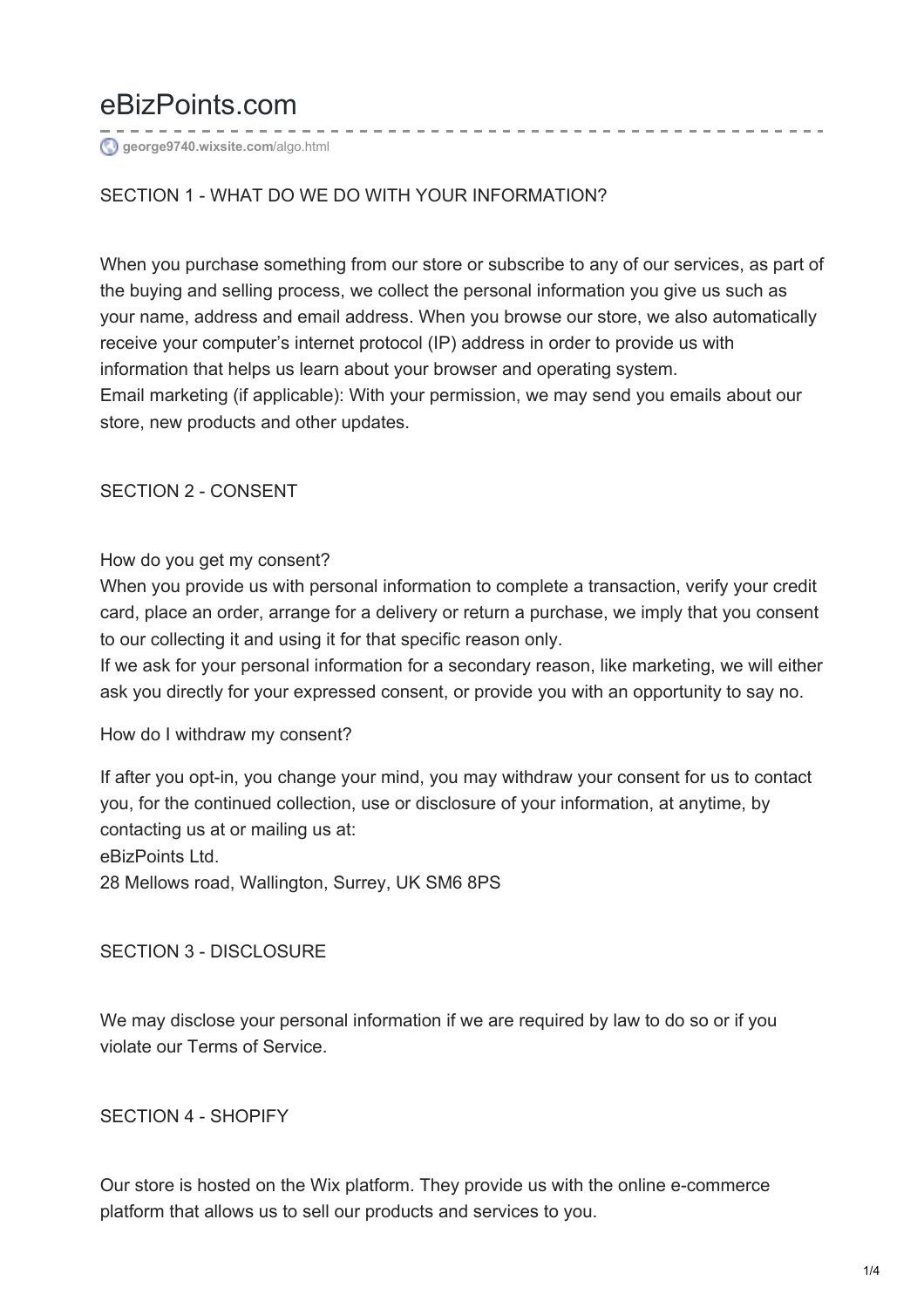Your data is stored through Wix's data storage, databases and the general Wix application. They store your data on a secure server behind a firewall.

# Payment:

If you choose a direct payment gateway to complete your purchase, then Wix stores your credit card data. It is encrypted through the Payment Card Industry Data Security Standard (PCI-DSS). Your purchase transaction data is stored only as long as is necessary to complete your purchase transaction. After that is complete, your purchase transaction information is deleted.

All direct payment gateways adhere to the standards set by PCI-DSS as managed by the PCI Security Standards Council, which is a joint effort of brands like Visa, MasterCard, American Express and Discover.

PCI-DSS requirements help ensure the secure handling of credit card information by our store and its service providers.

# SECTION 5 - THIRD-PARTY SERVICES

In general, the third-party providers used by us will only collect, use and disclose your information to the extent necessary to allow them to perform the services they provide to us.

However, certain third-party service providers, such as payment gateways and other payment transaction processors, have their own privacy policies in respect to the information we are required to provide to them for your purchase-related transactions. For these providers, we recommend that you read their privacy policies so you can understand the manner in which your personal information will be handled by these providers.

In particular, remember that certain providers may be located in or have facilities that are located a different jurisdiction than either you or us. So if you elect to proceed with a transaction that involves the services of a third-party service provider, then your information may become subject to the laws of the jurisdiction(s) in which that service provider or its facilities are located.

As an example, if you are located in Canada and your transaction is processed by a payment gateway located in the United States, then your personal information used in completing that transaction may be subject to disclosure under United States legislation, including the Patriot Act.

Once you leave our store's website or are redirected to a third-party website or application, you are no longer governed by this Privacy Policy or our website's Terms of Service.

# Links:

When you click on links on our store, they may direct you away from our site. We are not responsible for the privacy practices of other sites and encourage you to read their privacy statements.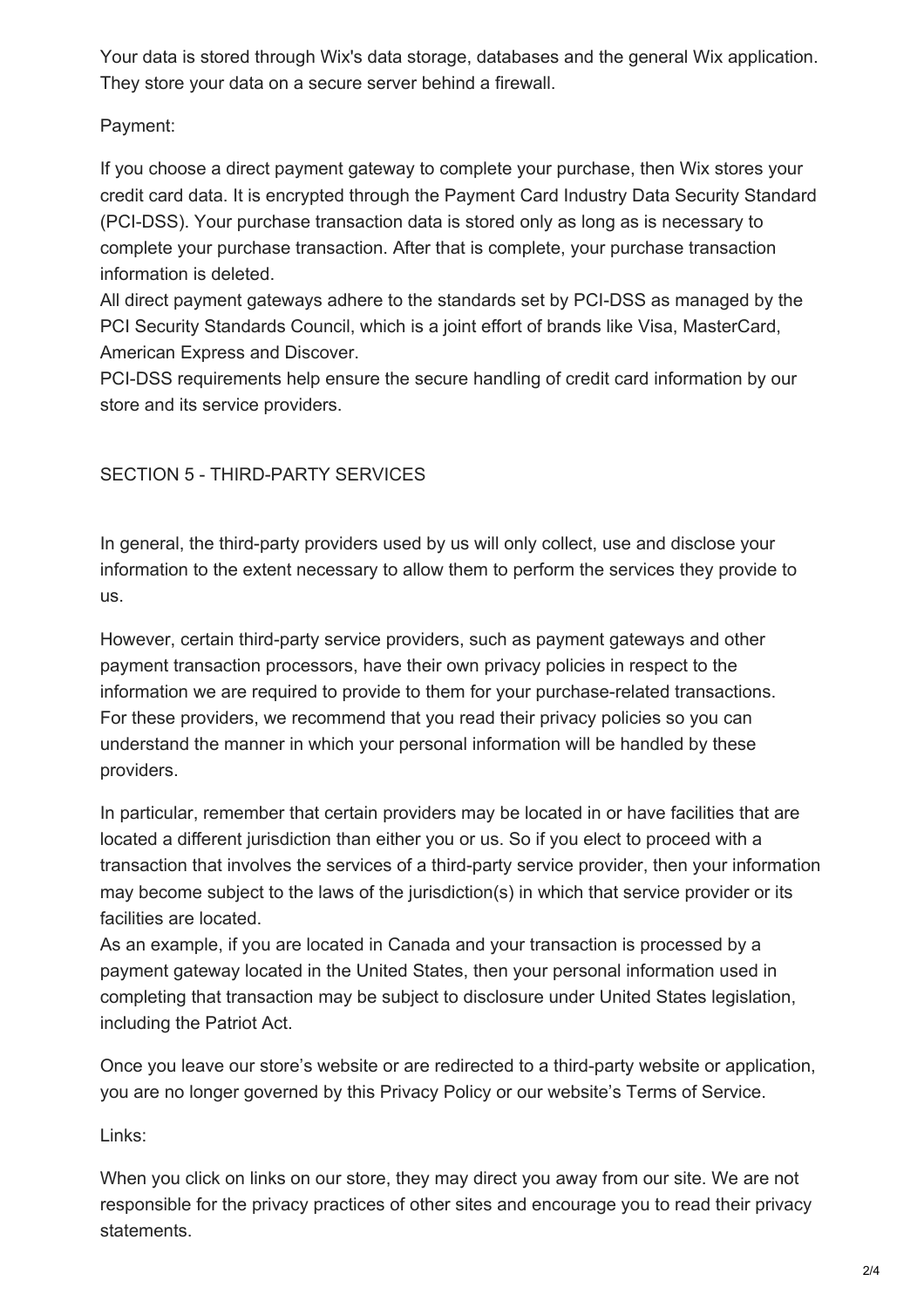### SECTION 6 - SECURITY

To protect your personal information, we take reasonable precautions and follow industry best practices to make sure it is not inappropriately lost, misused, accessed, disclosed, altered or destroyed. If you provide us with your credit card information, the information is encrypted using secure socket layer technology (SSL) and stored with a AES-256 encryption. Although no method of transmission over the Internet or electronic storage is 100% secure, we follow all PCI-DSS requirements and implement additional generally accepted industry standards.

#### SECTION 7 - COOKIES

Here is a list of cookies that we use. We've listed them here so you that you can choose if you want to opt-out of cookies or not.

session id, unique token, sessional, Allows Wix to store information about your session (referrer, landing page, etc).

shopify visit, no data held, Persistent for 30 minutes from the last visit, Used by our website provider's internal stats tracker to record the number of visits

shopify unig, no data held, expires midnight (relative to the visitor) of the next day, Counts the number of visits to a store by a single customer.

cart, unique token, persistent for 2 weeks, Stores information about the contents of your cart.

secure session id, unique token, sessional

storefront digest, unique token, indefinite If the shop has a password, this is used to determine if the current visitor has access.

And also we allow affiliate cookies placed by our merchant partners.

### SECTION 8 - AGE OF CONSENT

By using this site, you represent that you are at least the age of majority in your state or province of residence, or that you are the age of majority in your state or province of residence and you have given us your consent to allow any of your minor dependents to use this site.

### SECTION 9 - CHANGES TO THIS PRIVACY POLICY

We reserve the right to modify this privacy policy at any time, so please review it frequently. Changes and clarifications will take effect immediately upon their posting on the website. If we make material changes to this policy, we will notify you here that it has been updated, so that you are aware of what information we collect, how we use it, and under what